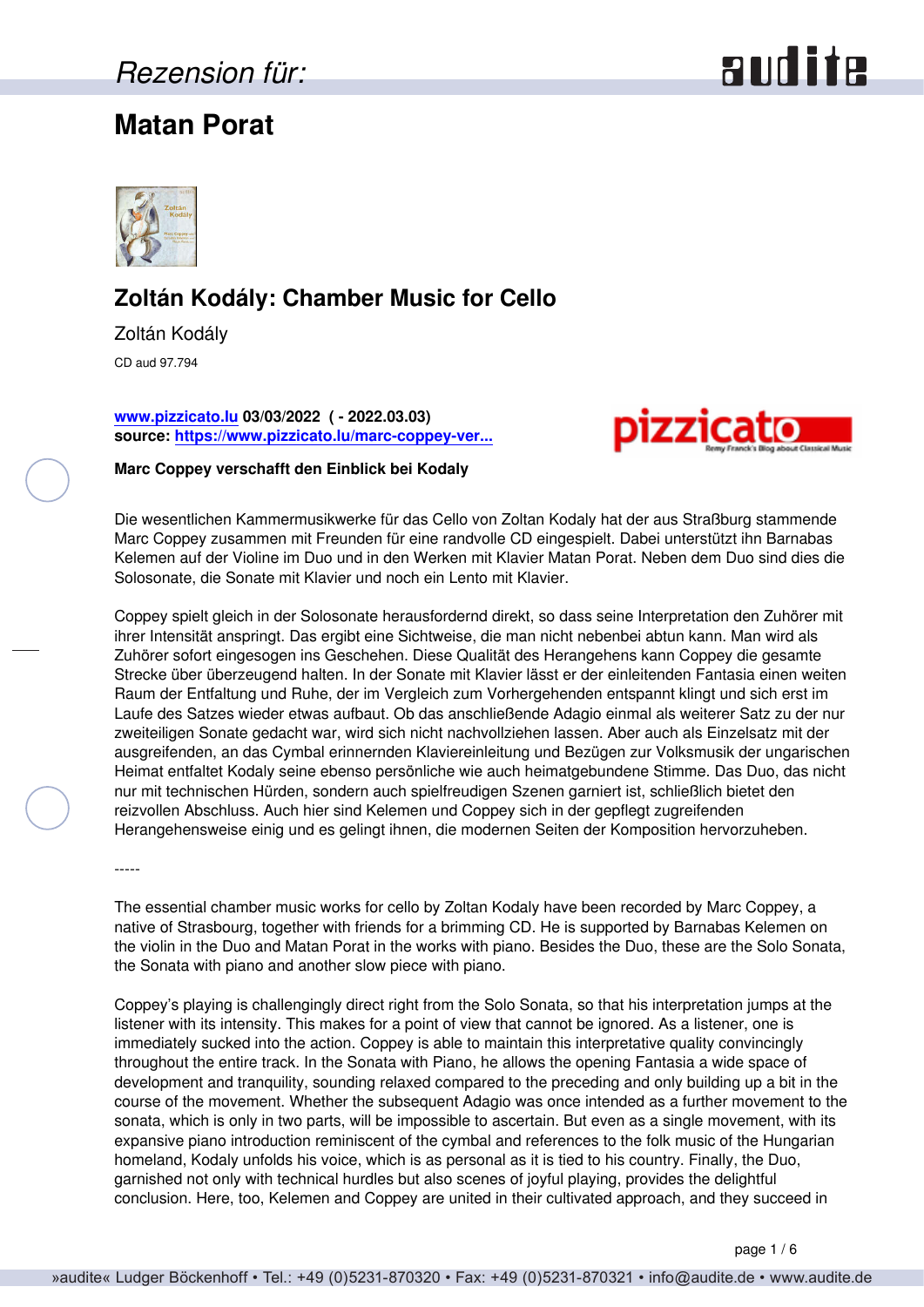#### bringing out the modern sides of the composition.

**[www.highresaudio.com](http://www.highresaudio.com) März 2022 ( - 2022.03.04) source: [https://www.highresaudio.com/de/review/m...](https://www.highresaudio.com/de/review/marc-coppey-matan-porat-barnabs-kelemen-zoltn-kodly-chamber-music-for-cello)**

#### **LISTENING TIPP**

Der Cellist Marc Coppey [...] spielt in der Solosonate herausfordernd direkt, mit den Zuhörer anspringender Intensität auf und lässt die Sonatine in all ihrer Schönheit aufblühen. Matan Porat am Klavier und Barnabás Kelemen mit seiner Violine, beide Meister ihres Fachs, erweitern die Klangwelt des formidablen Cellospiel Marc Coppeys ganz im Sinne des ungarischen Komponisten in Sachen Farbigkeit und Rhythmus.

*Full review text restrained for copyright reasons.*

**[www.artalinna.com](http://www.artalinna.com) 14 AVRIL 2022 ( - 2022.04.14) source: [http://www.artalinna.com/2022/04/14/le-v...](http://www.artalinna.com/2022/04/14/le-violoncelle-parle/)**

**LE DISQUE DU JOUR**

*LE VIOLONCELLE PARLE*

[...] c'est merveille d'entendre Marc Coppey en saisir l'urgence comme les méditations, faire résonner les registres si différents

*Full review text restrained for copyright reasons.*

**[www.arts-spectacles.com](https://www.arts-spectacles.com/) Jeudi 14 Avril 2022 ( - 2022.04.14) source: [https://www.arts-spectacles.com/Marc-Cop...](https://www.arts-spectacles.com/Marc-Coppey-violoncelle-French-Cello-Zolta-Kodaly-Label-Audite_a16387.html)**

**Marc Coppey revisite les grandes pages du violoncelle romantique et modern**

Enregistrer la sonate pour violoncelle seul de Kodaly est l'aboutissement d'une longue et intense fréquentation de cette partition parmi les plus redoutables et les plus fascinantes du répertoire. Une œuvre pour laquelle Marc Coppey a bénéficié des précieux conseils du grand violoncelliste et pédagogue Janos Starker, qui étudia lui-même auprès du compositeur hongrois.

*Full review text restrained for copyright reasons.*



RESAUDIO





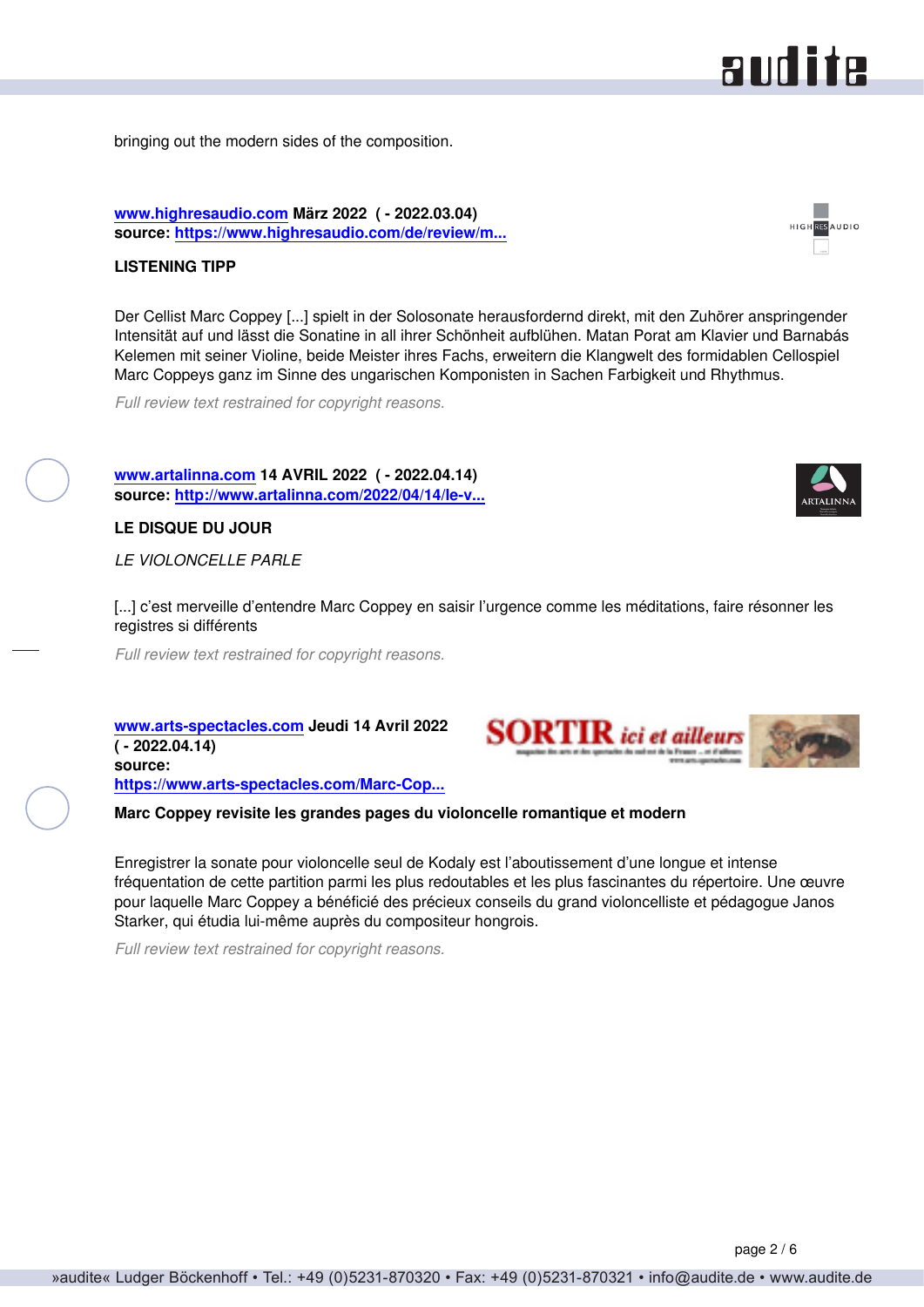# **RUD ite**

**A THE AFT AUTO CONTENT** 

**[The Art Music Lounge](https://artmusiclounge.wordpress.com) MARCH 21, 2022 ( - 2022.03.21) source: [https://artmusiclounge.wordpress.com/202...](https://artmusiclounge.wordpress.com/2022/03/21/coppeys-fiery-kodaly/)**

#### **Coppey's Fiery Kodály**

[...] considering the fact that Várdai is Hungarian and Coppey is French, the latter really "gets" this music in the same gutsy, energetic style. And, to be honest, Coppey has the better tone: rich, deep and full [...] Moreover, Coppey's richer tonal palette allows him to access a greater range of sounds and colors from his instrument. Another thing that works in his favor is the sound quality. [...] This now my go-to recording of these pieces. As good as Várdai was, Coppey outstrips him.

*Full review text restrained for copyright reasons.*

#### **www.musicweb-international.com Thursday April 28th ( - 2022.04.28) source: [http://www.musicweb-international.com/cl...](http://www.musicweb-international.com/classrev/2022/Apr/Kodaly-cello-97794.htm)**



Kodály was less prolific than his great friend Bartók and most of his works come early in his life. Composition was for him secondary to improving music education in Hungary, and the Kodály method became famous and influential. His chamber works, in particular, are all early. The main ones are his two string quartets, which are moderately well known, and these works for cello.

In them he practises a fusion of traditional Western music with the techniques he and Bartók had learned from the folk music they assiduously collected. These used different scales and rhythms from those in the Austrian and German music which had previously been dominant. Kodály was also influenced by Debussy, who himself had been impressed by the music of East Asia which he had heard at the Paris Expositions Universelles and from which he had adopted techniques in his own music.

The three works here are similar in their idiom and all require a great deal of virtuosity from the cellist. The instrument is frequently taken up into its highest register, is required to perform complicated double and multiple stopping and deliver a range of special sound effects. Kodály also uses frequent changes of tempo and a good deal of freedom in rhythm, to give the impression of improvising, though everything is carefully notated.

We begin with the sonata for solo cello. This was, I believe the first such work since the cello suites of Bach, although Max Reger was also writing for the solo cello at around the same time. Kodály requires the cello to adopt scordatura, a baroque device in which the tunings of the strings are different from the standard ones. Here, the two lower strings, normally C and G, are tuned down to B and F-sharp, which changes the timbre and resonance of the instrument and not only in the lower range. There are three movements, respectively fast, slow and fast, and the first movement particularly exploits the higher range. The central Adagio has the feel of an improvisation while the final Allegro is one of those fast dance movements which Bartók also liked to write.

The Sonata for cello and piano is in only two movements, Kodály having rejected his original opening movement. We begin with a Fantasia, starting with the cello unaccompanied. When the piano joins in, it is given the kind of writing we associate with the Hungarian cimbalon, in which the player uses beaters directly on the strings. We then have another fast movement, but with sudden pauses and virtuosic outbursts and, surprisingly, with a quiet ending.

Some twelve years after composing this sonata Kodály thought again about providing an opening movement and wrote one, though it was not published until 1969, after his death. It is titled Sonatina. It begins with a piano solo and then moves into an elegiac movement. It is a little strange that on this disc it is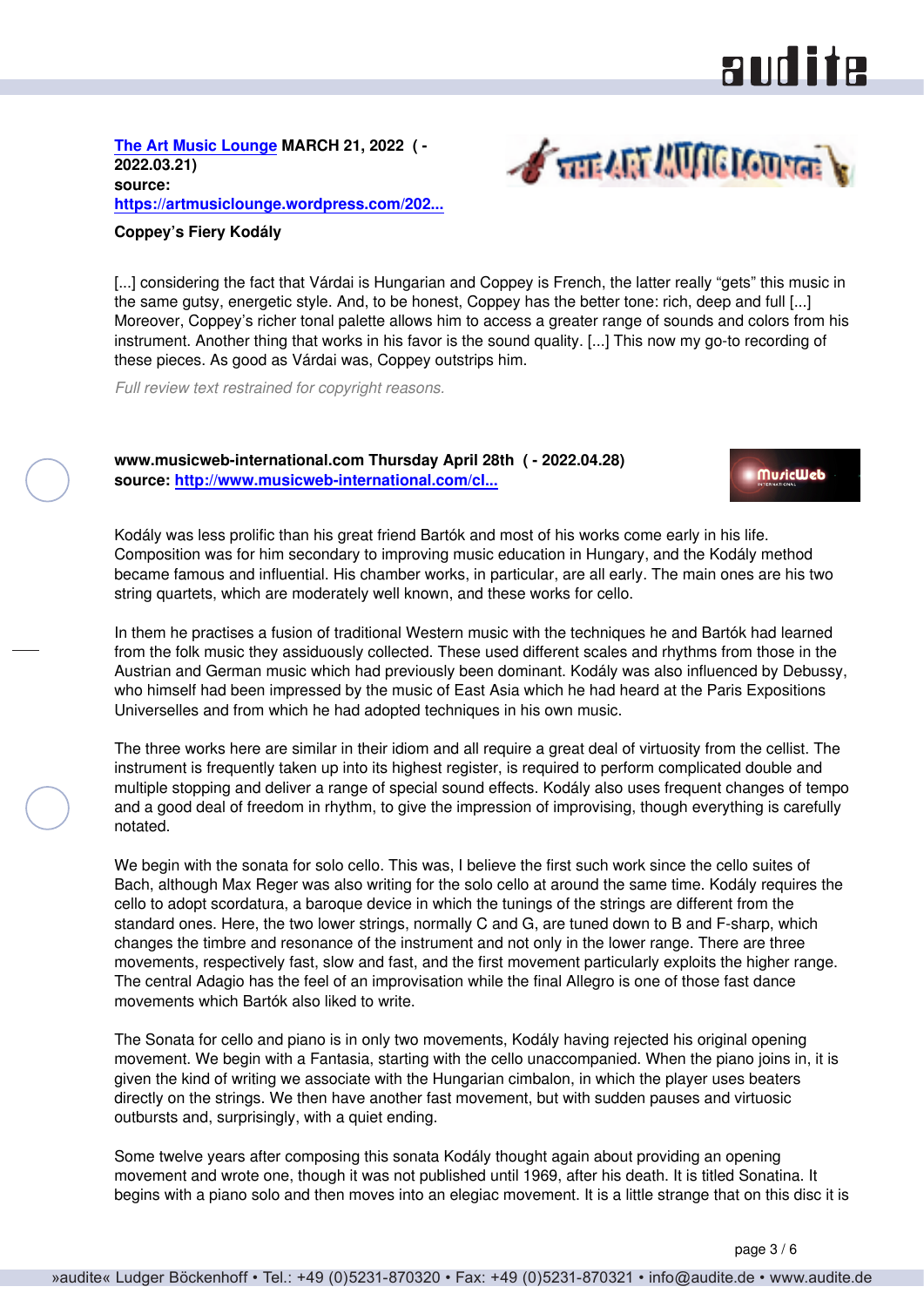placed after, rather than before, the work for which it was written as a prelude.

Finally, we have the Duo for violin and cello. This preceded Ravel's rather better-known sonata for this combination, which dates from 1920-2. This is in three movements. In it the violin and cello vie with each other, throwing scraps of melody to and fro and urging each other to technical display. Kodály writes for this difficult combination as to the manner born, and the result is an exhilarating work.

The solo cello sonata is the best-known of these works and has become famous. At first it was received poorly, but the composer said presciently 'In twentyfive years no cellist will be accepted who has not played it.' It was the cellist János Starker who made the work well-known, first playing it to the composer in 1939 when he was fifteen. He went on to record it four times. I must admit to not having heard a performance by him, but I can't believe it is superior to the one here by Marc Coppey, whose playing seems to me outstanding. I was gripped throughout. He is also very ably partnered by Matan Porat in the sonata for cello and piano and by Barnabás Kelemen in the Duo. These works are all masterpieces and here they receive performances they deserve. The recording is superb – splendidly present without being harsh. The booklet is good, though it discusses the works in chronological order and not that on the disc. It is a shame that Kodály did not continue to write chamber music.

**Fono Forum Juni 2022 ( - 2022.06.01)**

Die Cello-Kammermusik von Kodály ist eine große technische Herausforderung, braucht aber auch ein hohes Maß an Ausdrucksfähigkeit und ein tiefes Verständnis der ganz eigenen Musiksprache Kodálys. Der Cellist Marc Coppey bringt das alles mit und geht die hochexpressive Musik mit bewundernswerter Ruhe und Ausgeglichenheit an und trägt so mit leichter Hand zum Verständnis dieser Musik bei. Mit Barnabás Kelemen hat er sich für das Duo einen Kodály-Experten eingeladen, der mit seinem ausdrucksstarken Spiel ein perfekter Partner ist.

**[Radio France](https://www.radiofrance.fr) vendredi 6 mai 2022 ( - 2022.05.06) source: [https://www.radiofrance.fr/francemusique...](https://www.radiofrance.fr/francemusique/podcasts/l-invite-du-jour/l-invite-du-jour-du-vendredi-06-mai-2022-7408619)**

#### **BROADCAST**

*L'invité du jour*

Des élans passionnés de Saint-Saëns et de Lalo, aux accents révolutionnaires de Kodaly, Marc Coppey célèbre, à travers ses deux nouveaux albums, quelques-uns des plus beaux chefs d'œuvres du répertoire pour violoncelle.

*Full review text restrained for copyright reasons.*



**FUNU FORUM**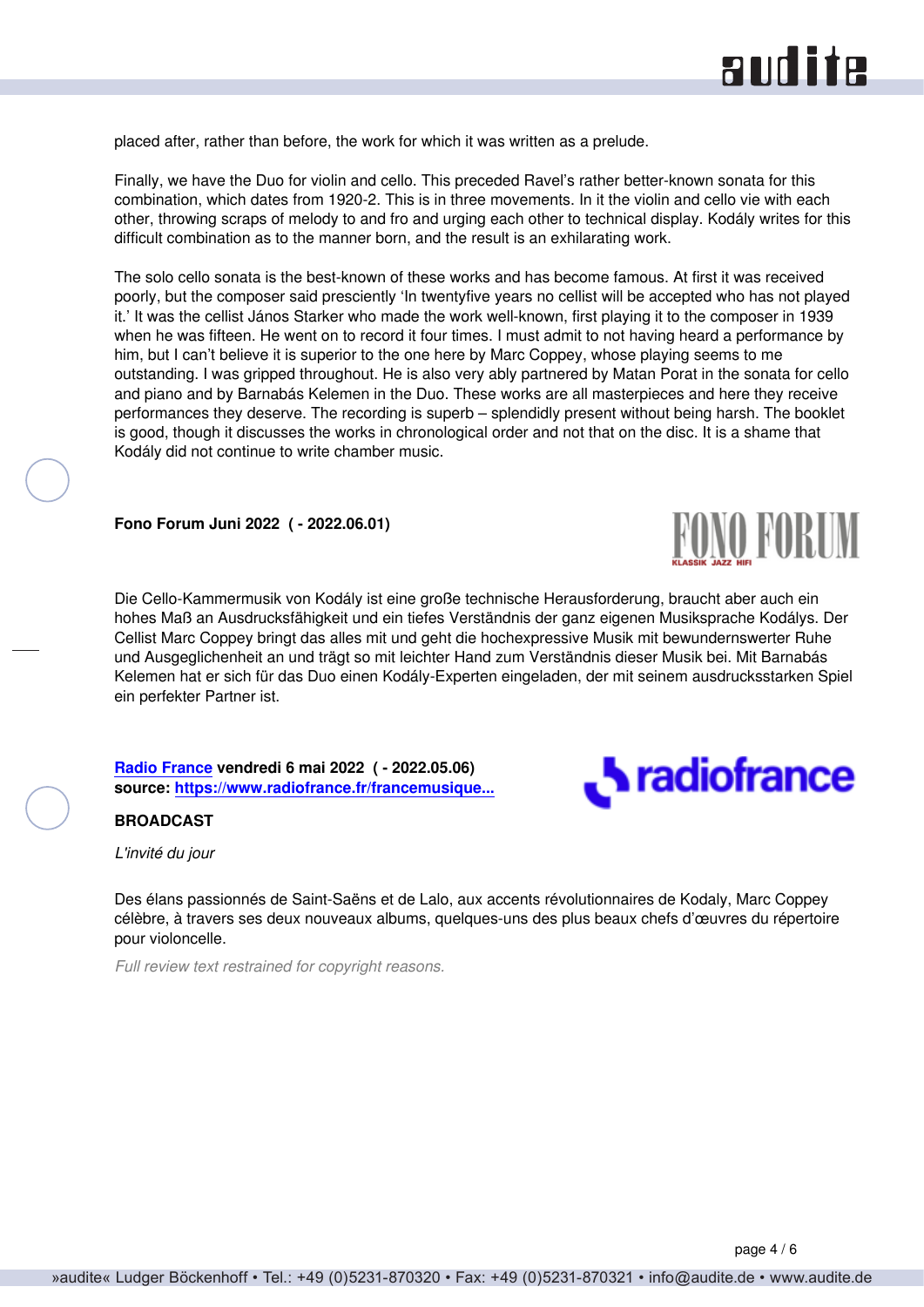#### page 5 / 6

**[Preis der Deutschen Schallplattenkritik](http://www.schallplattenkritik.de) 16. Mai 2022 ( - 2022.05.16) source: [https://www.schallplattenkritik.de/beste...](https://www.schallplattenkritik.de/bestenlisten/2022/02)**

#### **Bestenliste 2/2022 PdSK**

*Gewinner Kategorie "Kammermusik"*

Im Jahr 1915, als Kodály seine Cello-Solosonate schrieb, verzweifelten die Interpreten noch an den damals ungewöhnlichen Techniken, den hohen Lagen, zum Beispiel, oder dem Einsatz des linken Daumens. Heute kommt kein Cellist daran vorbei. Dem Franzosen Marc Coppey ist Kodálys Musiksprache in Fleisch und Blut übergegangen, so natürlich und leicht, so frei präsentiert er sie. Er lässt sein wunderbar sonores Goffriller Cello vielfarbig leuchten, spannendste Geschichten wispern oder mit energetischem Nachdruck erzählen. In dem Pianisten Matan Porat und dem Geiger Barnabás Kelemen hat Coppey kongeniale Partner.

**Record Geijutsu 01.05.2022 ( - 2022.05.01)**

Japanische Rezension siehe PDF!

**Diapason N° 712 JUIN 2022 ( - 2022.06.01)**

Beauprogramme, qui reflète la période (environ de 1908 à 1921) la plus féconde et prospective de Zoltan Kodaly, celle où, forte de la découverte de Debussy et de la collecte, avec son ami Bartok, de chants paysans de Hongrie et de Roumanie, son activité créatrice se concentre surla musiquede chambre et se lance dans l'exploration d'un langage neuf.

Premier chef-d'œuvre du genre depuis les Suites de Bach, la prodigieuse Sonate pour violoncelle seul op. 8 (1915) révèle une utilisation toute personnelle de la forme sonate et une exploitation proprement fabuleuse des ressources expressives et techniques de l'instrument : il n'est pas étonnant qu'elle ait servi d'étalon aux meilleures pages pour violoncelle seul écrites plus tard par Ligeti, Zimmermann, Xenakis, Berio et quelques autres. Marc Coppey en offre une interprétation austère. La volonté d'introspection et le refus du spectaculaire deviennent ici un défi, tant l'œuvre semble réclamer la flamboyance virtuose la plus éclatante, assumée et intégrée dans des versions légendaires (Starker, Fournier, Perényi) comme dans des références plus récentes (Mørk, Phillips). Mais notre violoncelliste strasbourgeois, s'astreignant à un rigoureux respect de la lettre, insuffle une intensité très convaincante dans les trois mouvements puissamment architecturés.

Tout aussi économe d'effets, l'approche de la Sonate op. 4 (1909) avec le pianiste Matan Porat apporte son lot de détente et de fantaisie, fascinant paradoxe s'agissant d'une partition aussiramassée, pétrie d'invention, d'ambiguïtés tonales et rythmiques. Ce climat poétique et d'une grande beauté lyrique trouve un prolongement dans la brève Sonatine (mouvement peut-être originellement destiné à la sonate précédente), tandis que les trois mouvements du Duo op. 7 (1914) nous ramènent à l'ampleur et à la substance de l'Opus 8, épanouies en un magnifique contrepoint linéaire. Marc Coppey et l'excellent violoniste hongrois Barnabas Kelemen, malgré leur flexibilité de diction, privilégient l'aspect anguleux et l'extrême modernité de l'écriture davantage que son côté rhapsodique.



aud ite